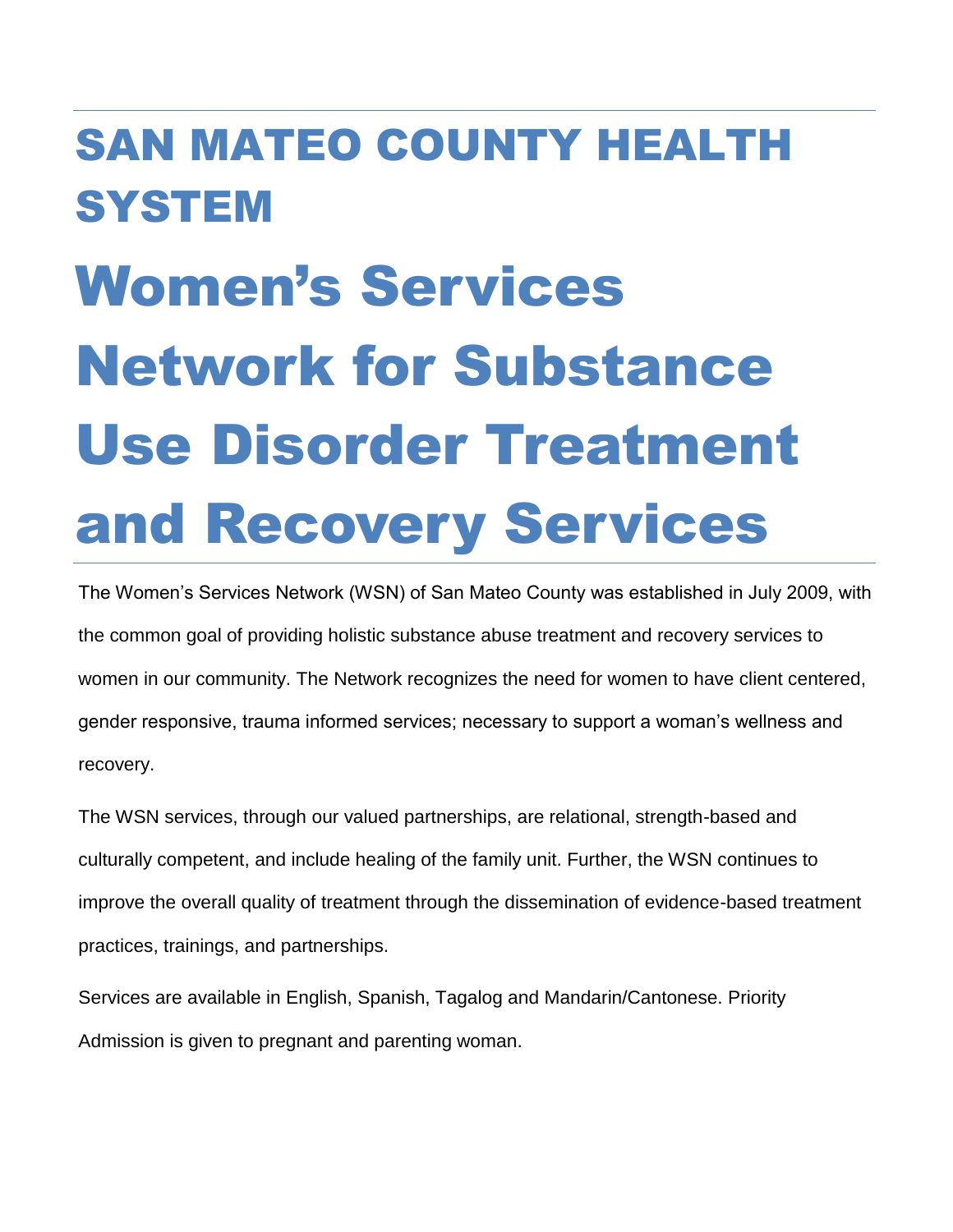## **2016 • WOMEN'S SERVICE NETWORK**



Here to help

A - Z

# Treatment **Providers**

## Free At Last

## [www.freeatlast.org](http://www.freeatlast.org/)

1796 Bay Road East Palo Alto, CA 94303

**Ph. (650) 462-6999** Fax (650) 462-1055

## **Admission/Intake Process**

Admission is open to clients ages 18 and above. Clients must be clean and sober of any drug and/or alcohol for a minimum of 72 hours prior to admission.

## **Transitional Housing**

Once in the appropriate phase, we will assist individuals in job search and housing.

## **Capacity to serve children and ages**

Maximum of 4 children 6yrs or under

**Availability of Childcare**  Our program has a Cooperative childcare system.

Hope House Service League of San Mateo County

[www.serviceleague.org](http://www.serviceleague.org/)

3789 Hoover Street Redwood City, CA 94063

**Ph. (650) 363-8735** Fax (650) 363-8701

Email: [hopehouse@serviceleague.org](mailto:hopehouse@serviceleague.org)

**Admission/Intake Process**  Contact our Intake Coordinator for residential and transitional program intakes.

#### **Transitional Housing**

To qualify, women must be at least 3 months clean and sober and willing to either work, volunteer, or attend a vocational program. We have access to programs that help reduce rent costs and also save money.

**Capacity to serve children** 

Infants at intake up to three months old.

## **Availability of Childcare:**

Our mothers care for their own children with guidance and assistance from the Hope House staff.

## Latino Commission

#### [www.thelatinocommission.org](http://www.thelatinocommission.org/)

301 Grand Avenue**,** Suite 301 **SOUTH SAN FRANCISCO, CA 94080 Ph. (650) 244-1444** Fax (650) 244-1447

## **Residential Intakes: (650) 244-0305**

# **Admission/Intake Process**

Initial screen in person (including walk-ins) to assess bio-psychosocial status and needs, appropriateness and safety, comprehensive intake done at

**Housing**  Gender specific residential programs and co-ed transitional housing is available.

# **Capacity to Serve Children and Ages**

0- 5yrs.

## **Availability of Childcare**

Childcare provided for women to participate in program activities and preschool services provided by community partners.

## **Admission/Intake Process**

Initial screen in person (including walk-ins) to assess bio-psychosocial status and needs, appropriateness and safety, comprehensive intake done at programs.

# Prenatal to Three Initiative

## **Description of Services offered**

## The **Perinatal Addiction**

**Outreach Team** is a home visiting team of social workers and community workers providing a comprehensive range of case management services, education on child development, parenting, and chemical dependency, developmental screenings, advocacy and supportive counseling to pregnant and/or parenting women with children zero to five within San Mateo County identified to be actively using substances or at high risk of relapse .

Pregnant or parenting women are given preference in admission to services and are seen within 48 hours of their request to reduce